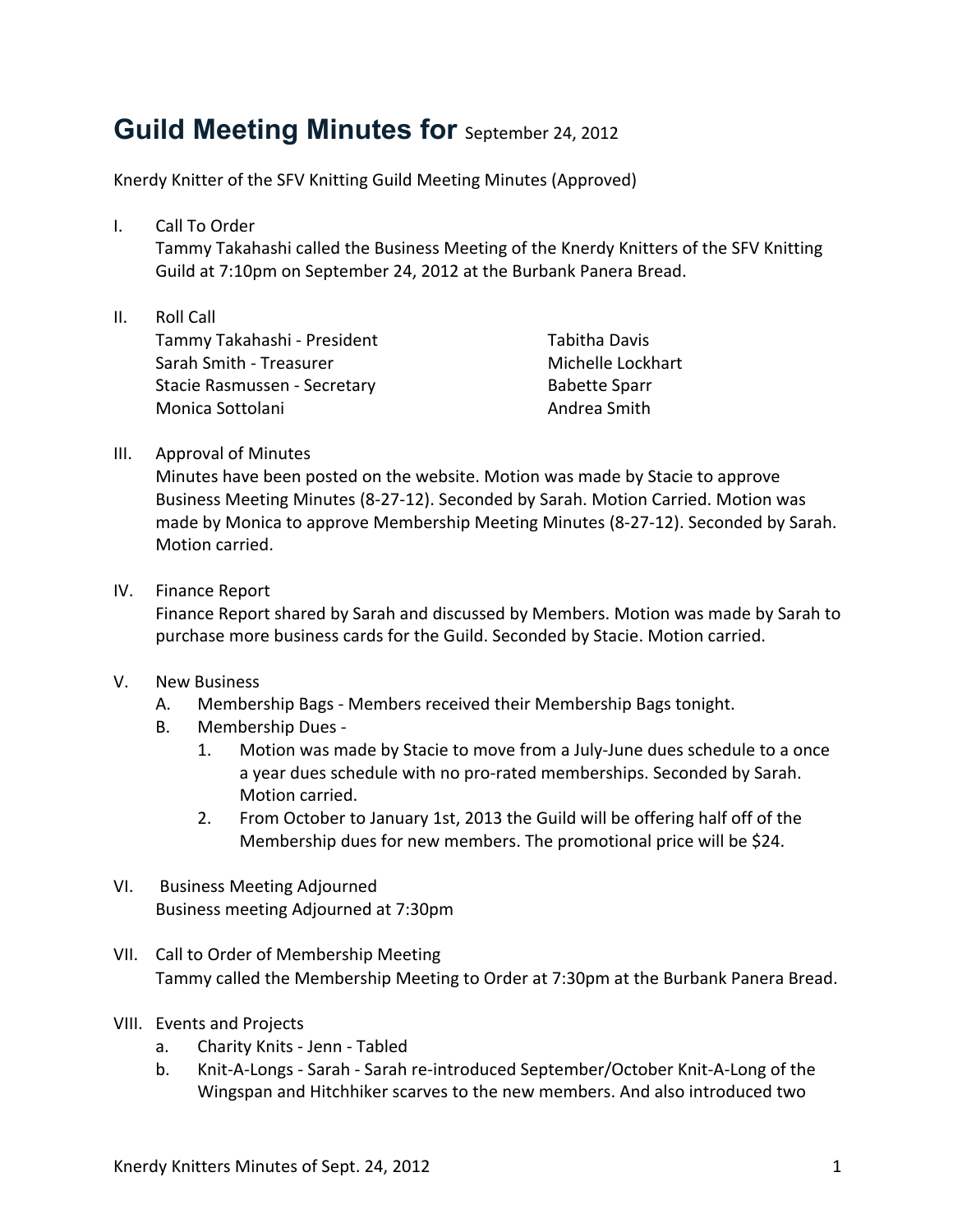new scarves; the Gathered Scarf and the AvaElongated Scarf. These will officially be the November Knit-A-Long.

c. LA County Fair entries and volunteering - Sarah, Tammy, and Stacie entered their creations in to the Competition.

Sarah won first place ribbon for her Reticule Bag and Second Place ribbon for her Blue Mittens. Tammy won a second place ribbon for her Entrelac Blanket. Stacie won a Second Place ribbon for her Lacey Scarf and a third place ribbon for her Stanley Cup. Jen and Stacie volunteered at the Tapestry Building for 5 hours on Saturday the 15th.

- d. Story's Pub Knitting Night October 8th we will be meeting at Story's Tavern in Burbank to knit and watch football.
- e. Fiber Festival Guild Members will be going to the Fiber Festival in Torrance on Sunday November 4th from 10am-4pm.Our Guild will be hanging out together and having lunch together. The cost is \$7 for entry.
- f. Holiday Party We want to have a Holiday Party. Tammy is going to scout out a location and get back to the group.
- IX. Show And Tell
	- a. Tammy shared her completed Wingspan Scarf, her Gathered Scarf, her Lintilla Scarf and her Hitchhiker Scarf in Progress.
	- b. Sarah shared her Hitchhiker Scarf and her BFF Scarf.
	- c. Stacie shared her Hitchhiker Scarf, Wingspan Scarf, and her slipper.
	- d. Tabitha shared her cast on and is practicing her knitting and purling, making a Bad Hair Day Kerchief and her tiny knit Top Hat. She also shared her knit Wizard Hats.
	- e. Babette shared her Wingspan Scarf.
	- f. Michelle shared her fingerless glove and a swatch of different stitches.
	- g. Monica shared her Ribbon Scarf.
	- h. Andrea shared her very cute Rat and her multicolored scarf.
- X. Membership Meeting Adjourned Tammy adjourned the Membership Meeting at 8:39pm.

Motions Made for Guild Meeting 9/24/12

- 1. Motion was made by Stacie to approve Business Meeting Minutes (8-27-12). Seconded by Sarah. Motion Carried. Motion was made by Monica to approve Membership Meeting Minutes (8-27-12). Seconded by Sarah. Motion carried.
- 2. Motion was made by Stacie to move from a July-June dues schedule to a once a year dues schedule with no pro-rated memberships. Seconded by Sarah. Motion carried.